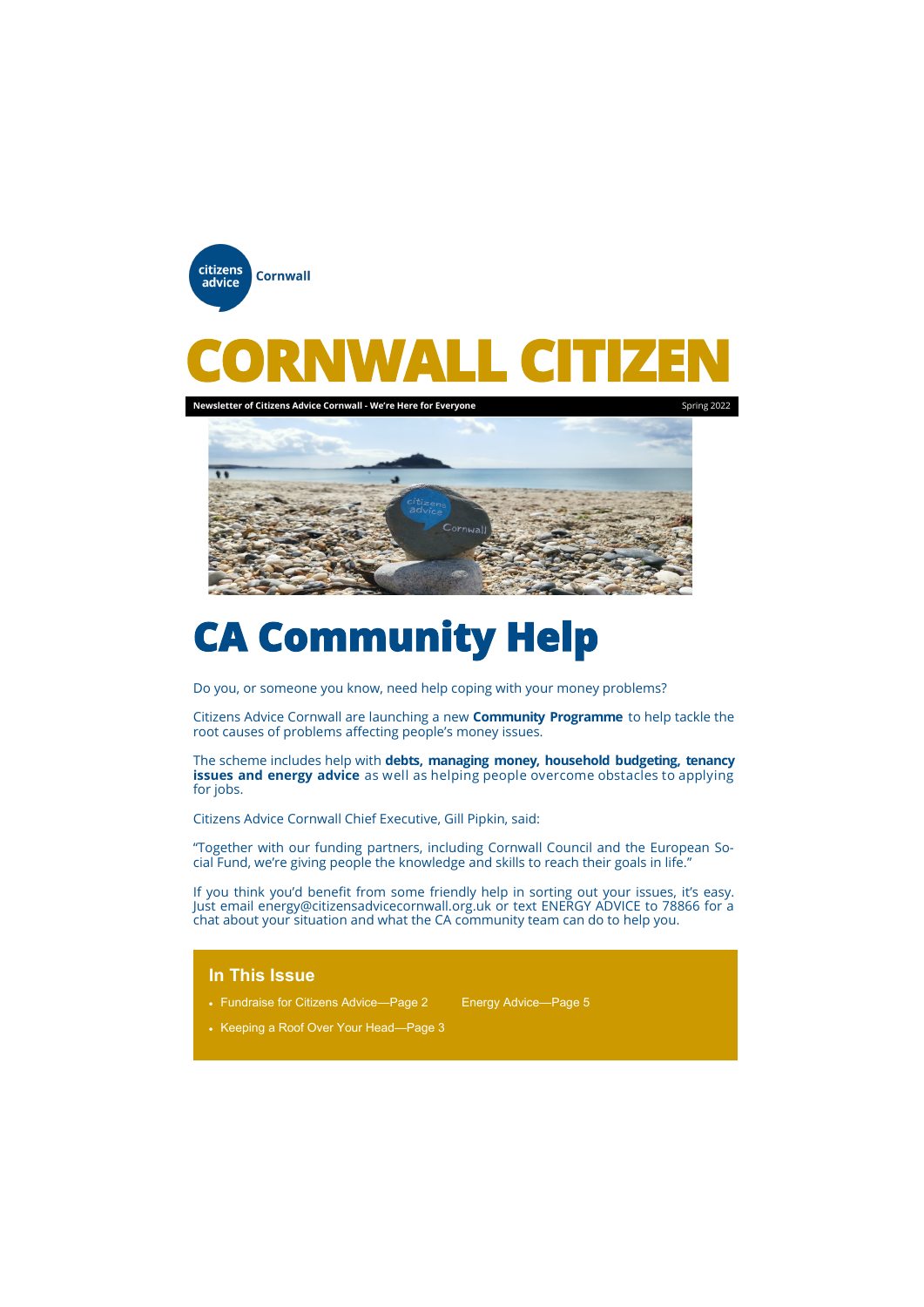# **Fundraising Events**

Citizens Advice Cornwall is a local charity rooted in the community. To expand our work and help even more people in these difficult times, we need to raise funds.



You can help us by donating, if you're able to.

**One-off Donation:** Donate by PAYPAL via our website or bank transfer or send a cheque made payable to Citizens Advice Cornwall to Finance Office, Citizens Advice Cornwall, Duchy House, 21 Dean Street, Liskeard, Cornwall, PL14 4AB

**Monthly Donation:** A gift of just £3-a-month can help us make an enormous difference to the lives of those in diffi-

culty, struggling with overwhelming issues and needing advice. Why not set up a monthly standing order to change lives?

Email finance@citizensadvicecornwall.org.uk for our bank details or donate through Just Giving. Text GIVECA 3 to 70085 to donate £3 (or any other amount).

### **Legacies**

By leaving a gift in your will you can leave a lasting legacy. The money you leave will help us help people with problems including paying energy bills, claiming benefits, dealing with debt, housing and employment problems, discrimination and consumer issues. You can leave a gift in your will by providing our details to your solicitor or will writer: CAB Cornwall, 21 Dean Street, Liskeard PL14 4AB. Registered Charity number 1096193.

### **Get Involved!**

### **Sponsored Events**

Why not hold a sponsored event in aid of Citizens Advice Cornwall? Whether sky-diving or running is your thing, or you prefer a coffee morning or a Zoom quiz, our clients will value your support. Create your own fundraising page at Just Giving and contact tamsin.chapman-gunner@citizensadvicecornwall.org.uk for promotional materials to get the word out there.

### **Shake a Can**

Could you spare a day to do a street collection, or look after a collecting tin at your local shop, pub or club? Contact tamsin.chapman-

gunner@citizensadvicecornwall.org.uk for cans, stickers and promotional materials.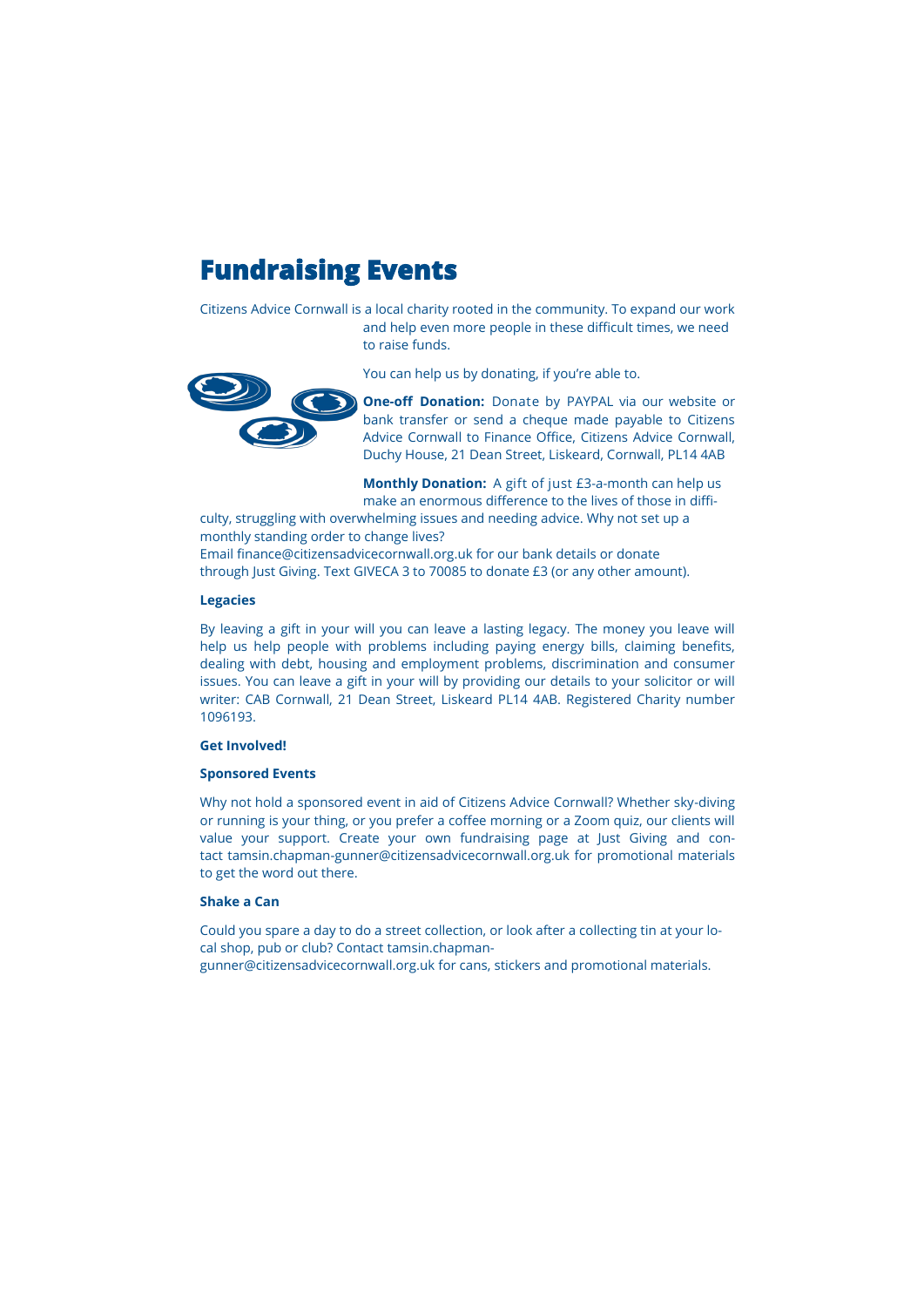# **Evictions—how to keep a roof over your head**



Cornwall is facing a housing crisis as more and more people lose their homes and can't find anywhere affordable to rent. At Citizens Advice, our specialist housing team has been busy helping those facing eviction, giving them the best chance of keeping a roof over their head. Here CA's housing experts share their top tips:

**Council and Housing Association tenants and homeowners with a mortgage:**

If you start to struggle with rent or mortgage payments, don't wait until it becomes a problem – contact your landlord or bank and explain what the problem is – they have to follow rules to try to help you to sort out the problems if possible. Taking you to court for repossession has to be a last resort.

If you are accused of anti-social behaviour, be honest with yourself—what can you do to change. Apologise and demonstrate that you can be a good neighbour. If someone is winding you up, don't threaten them, it will only make things worse. Walk away and report them. If there are two sides to the argument your landlord must investigate and act fairly.

## **If your landlord or bank contacts you about any problems, don't ignore it. Get advice and respond to them positively to try to sort the problems out.**

### **Private tenants**

Your landlord can evict you without a reason, so it's best to stay in their good books. If you're struggling to pay rent, let your landlord know and that you're trying to do something about it. Get advice – you may be able to increase your income, reduce your spending and negotiate payment off any arrears.

Don't stop paying rent – we see a lot of cases in court where people have stopped paying because they think it will make the landlord do repairs – it won't, it will just get you evicted. If you have a repair problem your landlord won't deal with, report it to the Private Sector Team at Cornwall Council psh@cornwall.gov.uk

**If you don't think you will be able to stay, you should start looking for a new home as** 

**soon as possible, don't leave it to the last minute.**

**(If you need free, confidential help from our experts at Citizens Advice, text the word ADVICE to 78866 and we'll call you back within 48 hours (excluding weekends).**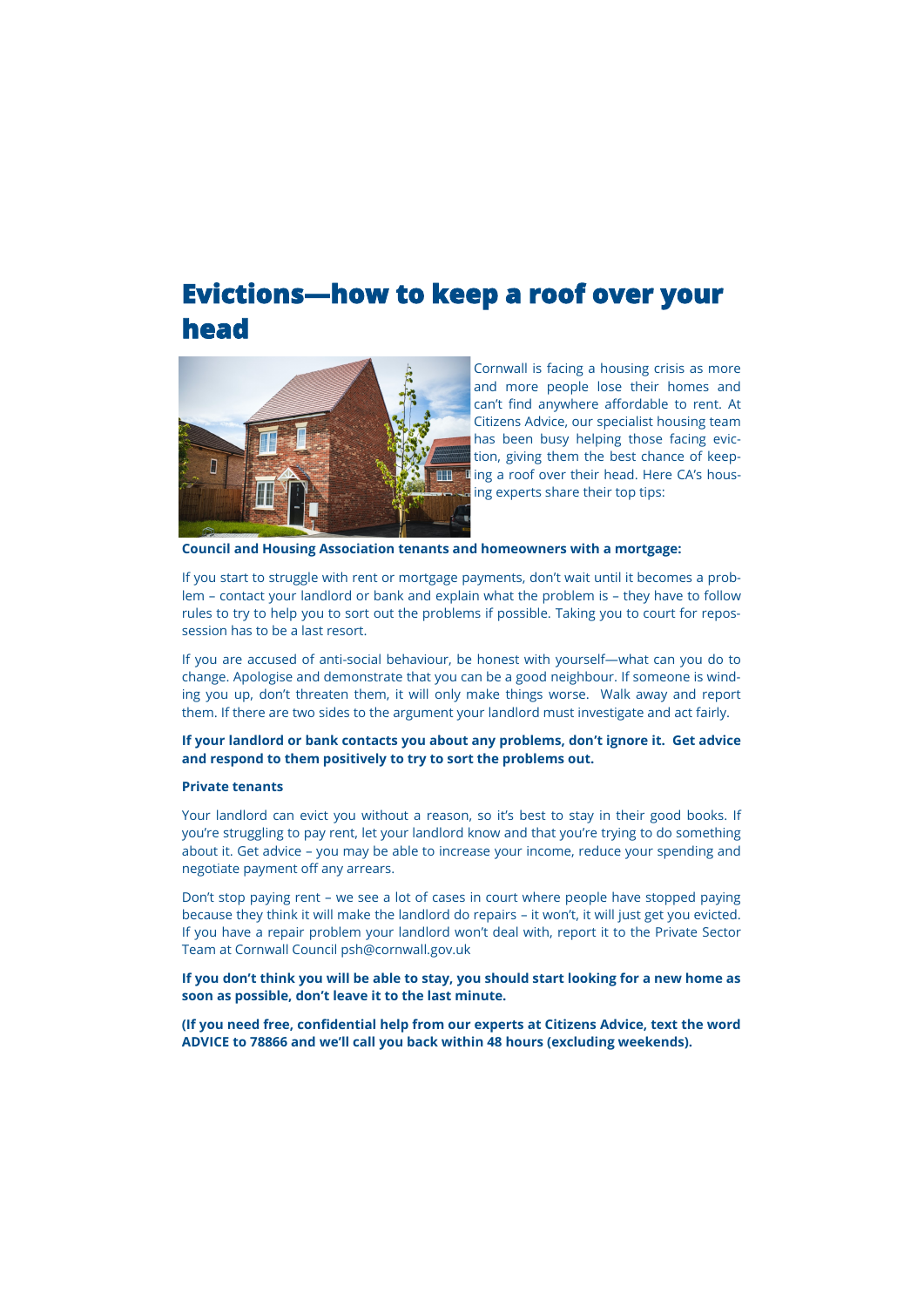# **Stories from the Frontline**

**Our Advisers deal with all sorts of issues day-to-day. While some are straightforward and take just a phone call to sort, others can take months of detailed work. Here's Rob's story:**

Rob was referred to our Mhend (mental health) team of specialist advisers by Pentreath, an organisation working with people with severe mental health issues.

**He was homeless and living in a van with his teenage son following a fire at their home which had destroyed most of their belongings. He had recently been released from prison and the house had been temporary accommodation.**

**In addition to mental health issues, Rob suffers respiratory problems, anxiety and emphysema. He is on strong medication causing severe side effects and is reliant on benefits. He needed foodbank vouchers, was struggling to pay for electricity and had very little suitable winter clothing or bedding because of the fire. He had debts of around £22,000.**

Although he had now been found temporary housing, he was still facing difficulties with his energy bills.

Our advisers helped Rob claim support from the Watercare Tariff – a £200 saving. We advised him how he could use his heating controls effectively on night storage to save energy and money. Our debt advisers found deductions were being made from his Tax Credits because of an overpayment. His tax credits were stopped while he was in prison and he was unaware of the deductions. He has been made aware of his right to challenge these.

Because of his ill health, he was advised he could apply for Personal Independence Payments, a benefit for people with long term disabilities, and helped him apply for small energy grants for LED bulbs and curtains.

Our adviser helped him access trauma counselling which gave him the confidence to report historic abuse he suffered to the police, which is now being investigated.

Our debt team helped him successfully apply for a Debt Relief Order, clearing all his known debts and we were able to help Rob save around £9,540 through benefits, grants and appeals.

**Through detailed team working between our debt, energy, mental health and general advice teams, Rob is now rebuilding his life with his son. He has been reassured he can come back to Citizens Advice if he feels his situation is getting out of control again.**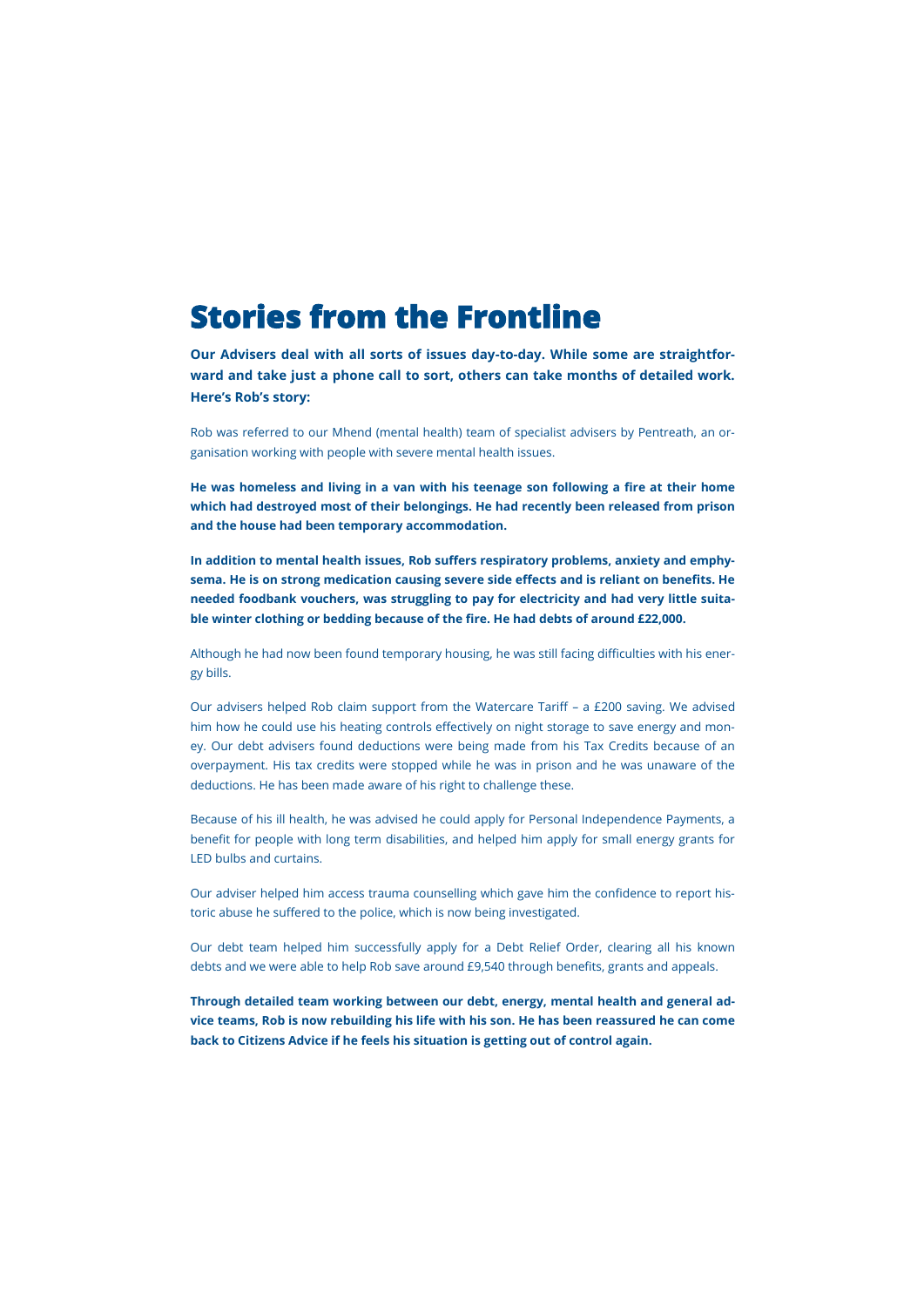# **Energy Saving Q&A**

### **Citizens Advice and Energy Saving Trust offer tips amid the cost of living crisis**

Citizens Advice and Energy Saving Trust have teamed up to explain what steps people can take to save money and what support is available to anyone who is struggling. While these steps won't be enough to cover the widely anticipated steep rise in bills that many people will face, they could make a small difference.

#### **My energy supplier collapsed last year - has this made a difference to my bills?**

The rise in wholesale prices led to a lot of suppliers going bust. If you're one of the millions of customers affected, Ofgem will have moved your account to a new supplier. It's likely you were put on a Standard Variable Tariff, which could be more expensive than the tariff you were on with your previous provider.

### **Is there anything I can do to save money on energy?**

There are some simple things you can do to save some money on your energy bills. They won't cover all the extra costs, but they can make a difference:

Watch your water usage: Cutting your shower time by just one minute can make a difference. If everyone in a four-person household with a water meter did this, you could save £45 a year.

**Check your thermostat:** Turning your thermostat down by just one degree can save you around £65 a year. Only lower it to a temperature you feel comfortable at as a guide, many people find this is between 18-21 degrees.

**Keep the heat in:** Check your home for any gaps in the doors, windows and floors. Blocking any holes where you could get a draught could save you around £30 a year. If you're renting, ask your landlord to ensure your home has good insulation.

**Turn off anything you're not using:** Turning your appliances, like TVs and washing machines, off instead of leaving them on standby could save around £40 a year. Turning off lights when you're not using them – even if it's just off for a few seconds could save £14 a year. Consider using LED lightbulbs, which cost less to run.

.

### **What support can I get?**

The first step is to call your supplier and ask them if they offer any grants to help with your energy bills.

Even if you're not eligible for grants, suppliers still need to support you to manage your payments based on what you can afford. Depending on your circumstances, they may also offer you a referral for independent debt support or energy advice. They may also be able to offer you temporary credit for your prepay meter that you'll need to repay.

#### **For more advice and support text ENERGY ADVICE to 78866 or email energy@citizensadvicecornwall.org.uk**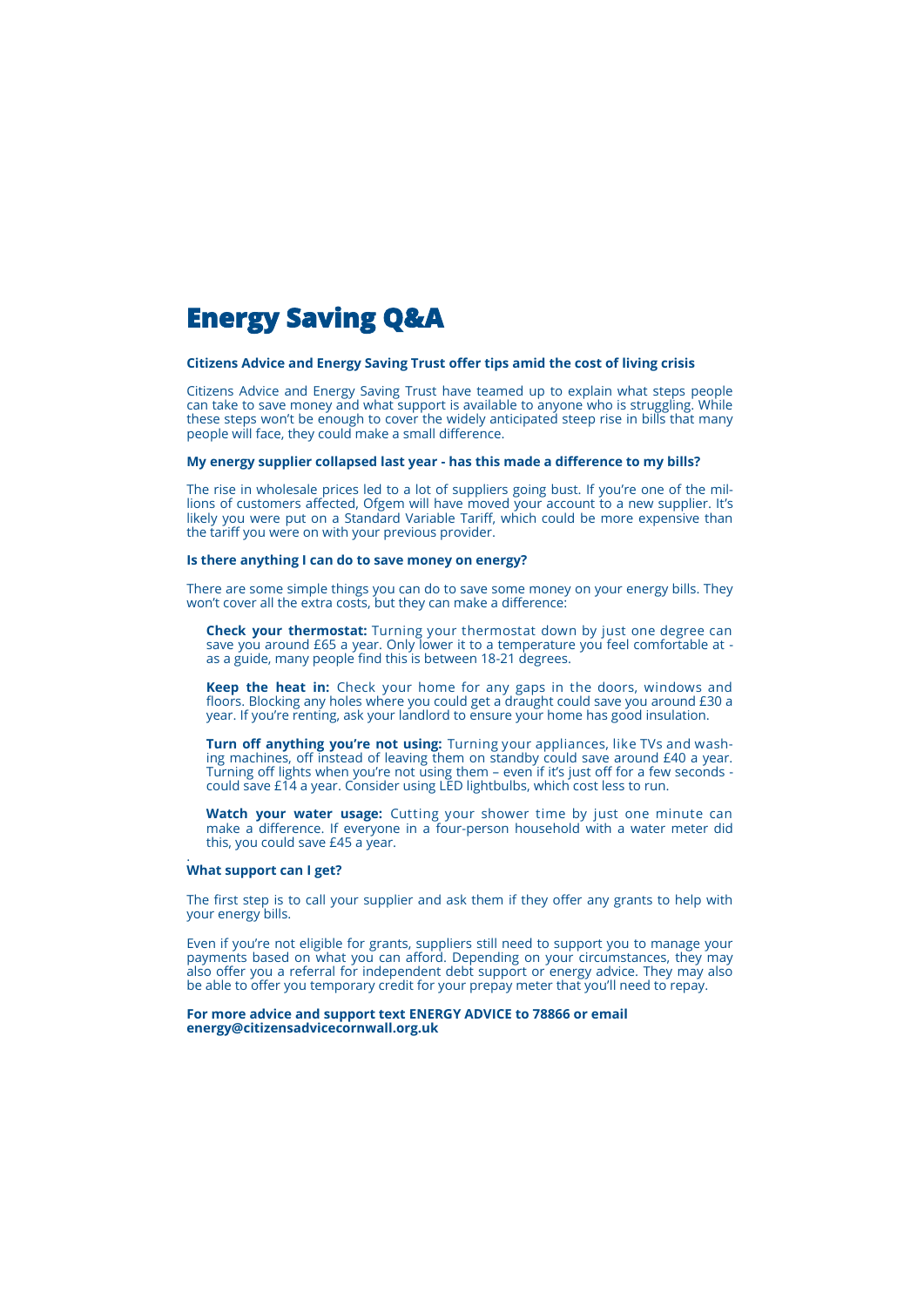# **Citizens Advice Services in Cornwall**

 Citizens Advice is known for its general advice service, which provides free guidance to everyone on a wide range of subjects, from benefits to consumer  problems. But did you know we also run a wide range of specialist projects ?  Here's a brief rundown - see our website citizensadvicecorrnwall.org.uk for full  details:

 at the Cove Macmillan Support Centre at the Royal Cornwall Hospital, Truro. MACMILLAN CANCER CARE AND SUPPORT: Case workers provide specialist welfare benefits advice to anyone who has, or has had, a cancer diagnosis. The team covers the county and works

citizens<br>advice Cornwall

PENSIONWISE: Free, unbiased guidance for everyone aged 50-plus with a defined contribution pension pot. Covers what the new pension freedoms mean and retirement options.

FINANCIAL CAPABILITY: Aims to improve the level of financial skills in the population, especially the more vulnerable, to help prevent problems resulting from poor money management.

VICTIM CARE UNIT: Provides advice for victims of crime, ranging from welfare benefits and employment to housing, relationship breakdown, domestic violence and debt.

FAMILY COURT DOMESTIC ABUSE SUPPORT SERVICE: Offers practical information about the court process and emotional support to help victims.

RESEARCH AND CAMPAIGNS: Detailed research into the problems experienced by our clients and feeds into national databases. Lobbies and campaigns for changes to improve people's lives and carries out public information campaigns.

£MONEY WISE-UP!: Help for people in North, SE and West Cornwall and IoS who are Not in Education, Employment or Training to help them develop their money skills and saving habits to improve their life chances.

POWERHOUSE: Advice and courses on cutting your energy bills and saving money for young people who are not in education, employment or training.

HOUSING POSSESSION COURT DUTY SCHEME Trained CA advisers attend court to give help and advice to people facing housing possession hearings.

MHEND: Specialist, tailored advice on debts, benefits and money issues for clients of mental health charity, Pentreath.

EmPOWER: Help and advice for social housing tenants to manage their energy bills.

BUILDING FUTURES: Useful information and advice for new tenants. Email tenancyworkshops@citizensadvicecornwall.org.uk

DOMESTIC ABUSE: Specialist help for domestic abuse victims. Text ADVICE to 78866 and we'll call you back. Ask to be referred to the DA adviser. Professional support workers can refer via the website: citizensadvicecornwall.org.uk